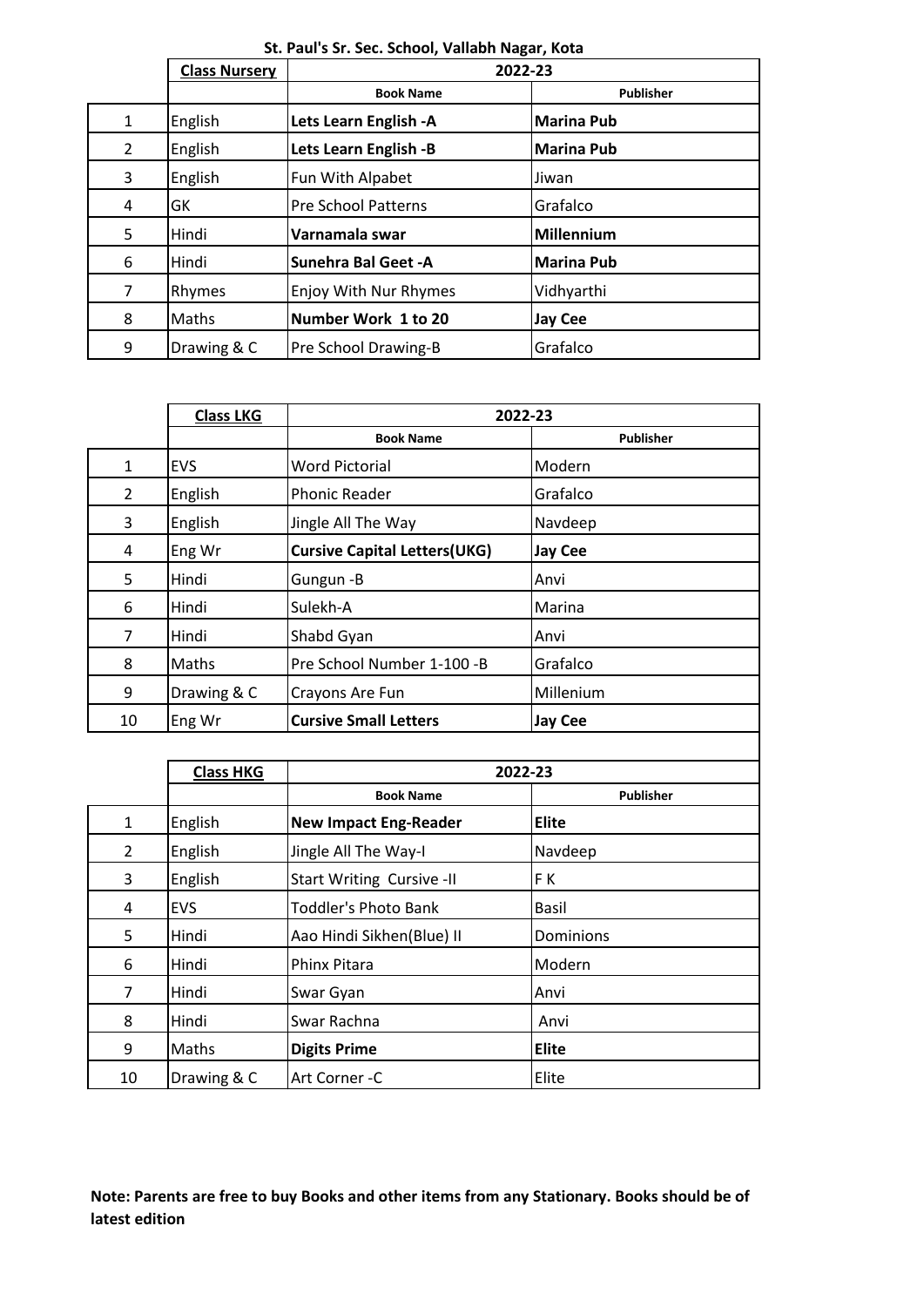|                | Class I             | 2022-23                         |                      |
|----------------|---------------------|---------------------------------|----------------------|
|                |                     | <b>Book Name</b>                | <b>Publisher</b>     |
| $\mathbf{1}$   | <b>English Text</b> | Ace With Aster Engl C/B L/R     | Pearson              |
| 2              | English Gr.         | <b>Mastering Grammar</b>        | Cordova              |
| 3              | English III         | <b>English Cursive Writing</b>  | Gauri                |
| 4              | Eng Poem            | Poetry Magic                    | Ratna Sagar          |
| 5              | <b>Maths Table</b>  | <b>Elite Table Book</b>         | Elite                |
| 6              | <b>Maths</b>        | <b>Together With Maths Buzz</b> | Rachna Sagar         |
| $\overline{7}$ | Hindi Text          | Sanchay                         | <b>Three Star</b>    |
| 8              | Hindi Gr.           | Hindi Gram                      | Marina               |
| 9              | Hindi III           | Mohak Sulekh Mala               | Elite                |
| 10             | Hindi Poem          | Kids Fun Bal Geet               | Penisula             |
| 11             | EVS                 | <b>Discovering Nature - 1</b>   | <b>Black Sparrow</b> |
| 12             | G.K                 | Factopedia                      | Eklavya              |
| 13             | Computer Sc.        | Click Code 4 Connect            | Pearson              |
| 14             | Value Ed.           | <b>New Value Thoughts</b>       | <b>Green Valley</b>  |
| 15             | Drawing & C         | My Art My Way                   | T/S                  |
|                |                     |                                 |                      |

|                | Class II            | 2022-23                         |                      |
|----------------|---------------------|---------------------------------|----------------------|
|                |                     | <b>Book Name</b>                | Publisher            |
| $\mathbf{1}$   | <b>English Text</b> | Ace With Aster Eng-C/B L/T      | <b>Pearson</b>       |
| $\overline{2}$ | English Gr.         | <b>Mastering Grammar</b>        | Cordova              |
| 3              | English III         | <b>English Cursive Writing</b>  | Gauri                |
| 4              | Eng Poem            | Poetry Magic                    | Ratna Sagar          |
| 5              | <b>EVS</b>          | <b>Discovering Nature</b>       | <b>Black Sparrow</b> |
| 6              | Hindi Text          | Sanchay                         | <b>Three Star</b>    |
| $\overline{7}$ | Hindi Gr.           | Hindi Grammar                   | Marina               |
| 8              | Hindi III           | Mohak Sulekh Mala               | Elite                |
| 9              | Hindi Poem          | Kids Fun Bal Geet               | Penisula             |
| 10             | Maths               | <b>Together With Maths Buzz</b> | Rachna Sagar         |
| 11             | G.K                 | Factopedia                      | Eklavya              |
| 12             | Computer Sc.        | Click Code 4 Connect            | Pearson              |
| 13             | Value Ed.           | <b>New Value Thought</b>        | <b>Green Valley</b>  |
| 14             | Drawing & C         | My Art My Way                   | T/S                  |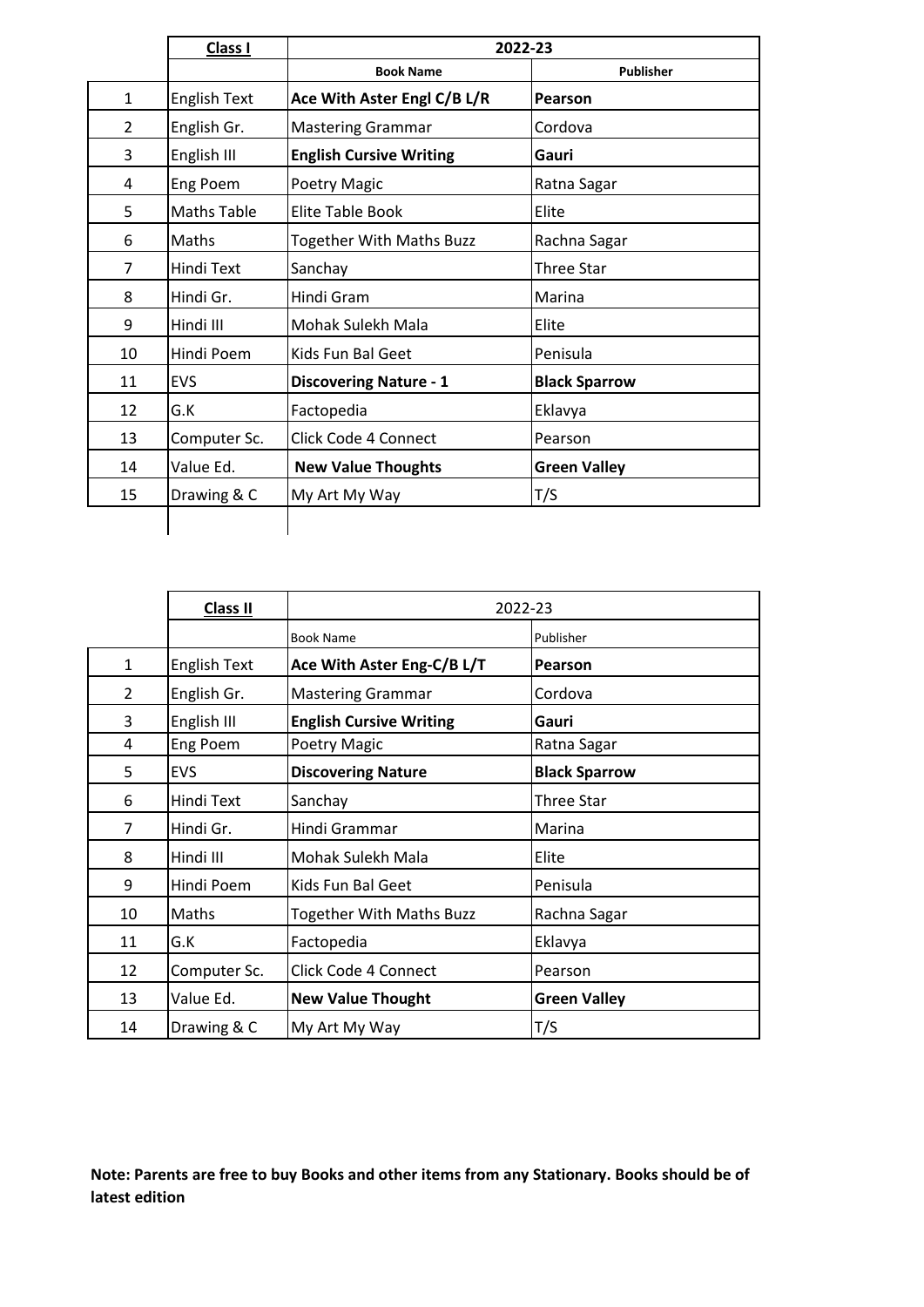|                | Class III           | 2022-23                           |                     |
|----------------|---------------------|-----------------------------------|---------------------|
|                |                     | <b>Book Name</b>                  | Publisher           |
| 1              | <b>English Text</b> | Frames M/C (Lit)                  | Pearson             |
| $\overline{2}$ | English Gr.         | <b>English Gram &amp; Comp</b>    | <b>Avichal</b>      |
| 3              | English III         | Poetry Magic                      | Ratna Sagar         |
| 4              | English             | The New Millennium Dict           | Goyal               |
| 5              | Hindi Gr.           | Hindi Grammar                     | Marina              |
| 6              | Hindi TEXT          | Sanchay                           | <b>Three Star</b>   |
| $\overline{7}$ | Maths               | Maths In Real Life                | Cordova             |
| 8              | General Sc.         | <b>Living Science</b>             | Ratna Sagar         |
| 9              | Social Studies      | <b>Phoneix People&amp; Places</b> | <b>Modern</b>       |
| 10             | G.K                 | Factopedia                        | Eklavya             |
| 11             | Computer Sc.        | <b>Cyber Tools</b>                | <b>Kipps</b>        |
| 12             | Value Ed.           | <b>New Value Thoughts</b>         | <b>Green Valley</b> |
| 13             | Drawing & C         | My Art My Way                     | T/S                 |

|                | <b>Class IV</b>     |                                   | 2022-23             |
|----------------|---------------------|-----------------------------------|---------------------|
|                |                     | <b>Book Name</b>                  | Publisher           |
| $\mathbf{1}$   | <b>English Text</b> | Frames M/C (Lit)                  | Pearson             |
| $\overline{2}$ | English Gr.         | <b>English Gram &amp; Comp</b>    | Avichal             |
| 3              | Hindi Gr.           | Hindi Grammar                     | Marina              |
| 4              | Hindi               | Sanchay                           | T/S                 |
| 5              | Maths               | Maths In Real Life                | Cordova             |
| 6              | Lab Manual          | Labortary Manual Maths            | <b>APC</b>          |
| 7              | General Sc.         | <b>Living Science</b>             | <b>Ratna Sagar</b>  |
| 8              | Social Studies      | <b>Phoneix People&amp; Places</b> | <b>Modern</b>       |
| 9              | G.K                 | Factopedia                        | Eklavya             |
| 10             | Computer Sc.        | <b>Cyber Tools</b>                | <b>Kipps</b>        |
| 11             | Value Ed.           | <b>New Value Thoughts</b>         | <b>Green Valley</b> |
| 12             | Drawing & C         | My Art My Way                     | T/S                 |

|              | <b>Class V</b>        | 2022-23                           |                     |
|--------------|-----------------------|-----------------------------------|---------------------|
|              |                       | <b>Book Name</b>                  | Publisher           |
| $\mathbf{1}$ | <b>English Text</b>   | Frames M/C (Lit)                  | Pearson             |
| 2            | English Gr.           | <b>English Gram &amp; Comp</b>    | <b>Avichal</b>      |
| 3            | Hindi Gr.             | Hindi Grammar                     | Marina              |
| 4            | Hindi                 | Sanchay                           | T/S                 |
| 5            | Maths                 | Maths In Real Life                | Cordova             |
| 6            |                       | Maths Lab Manu Laboratory Manual  | <b>APC</b>          |
| 7            | General Sc.           | <b>Living Science</b>             | <b>Ratna Sagar</b>  |
| 8            | <b>Social Studies</b> | <b>Phoneix People&amp; Places</b> | <b>Modern</b>       |
| 9            | G.K                   | Factopedia                        | Eklavya             |
| 10           | Computer Sc.          | <b>Cyber Tools</b>                | <b>Kips</b>         |
| 11           | Value Ed.             | <b>New Value Thoughts</b>         | <b>Green Valley</b> |
| 12           | Drawing & C           | My Art My Way                     | T/S                 |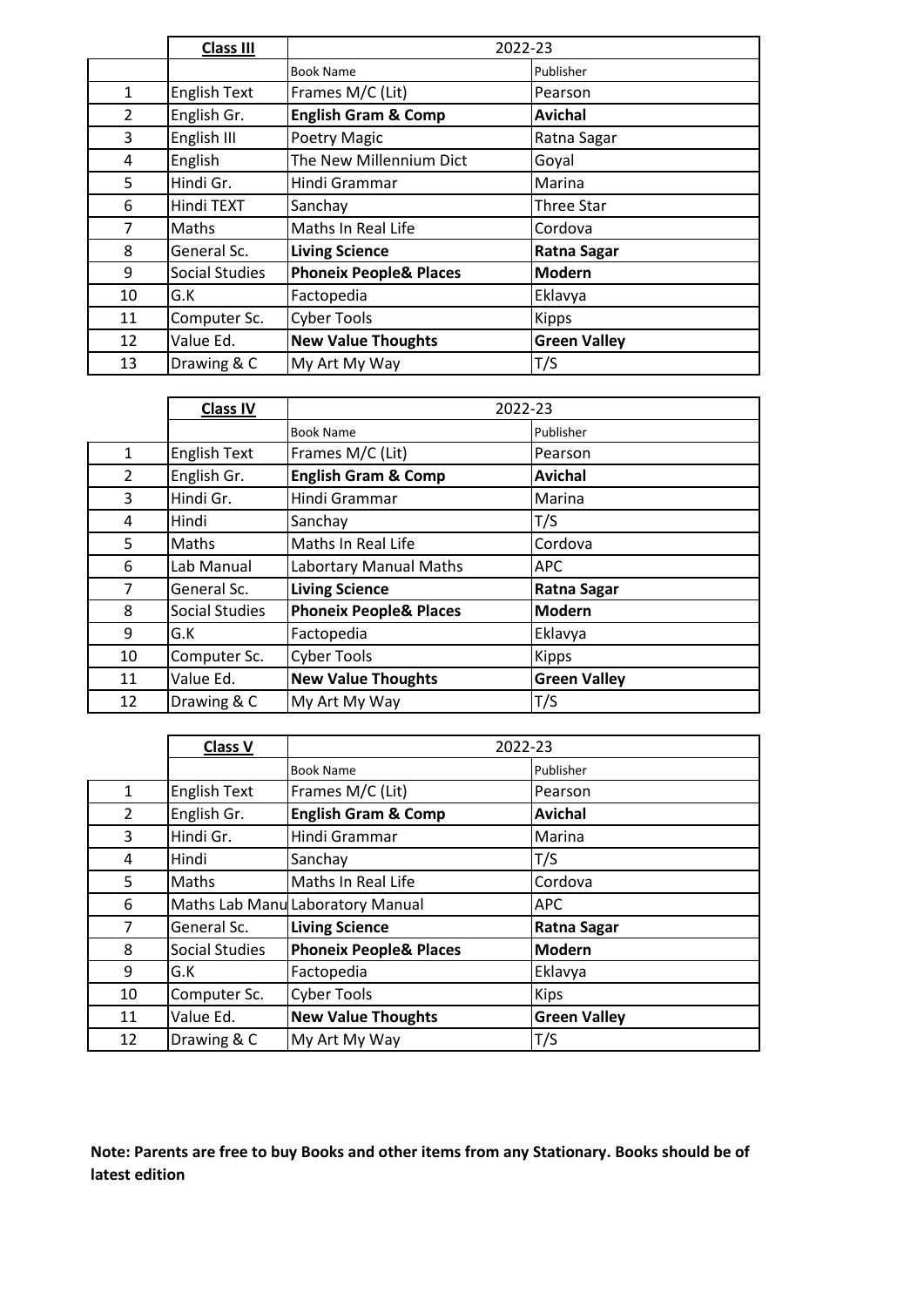|                | <b>Class VI</b> | 2022-23                        |                     |
|----------------|-----------------|--------------------------------|---------------------|
|                |                 | <b>Book Name</b>               | Publisher           |
| $\mathbf{1}$   | English         | English Junction (Lit)         | <b>Orient Black</b> |
| $\overline{2}$ | English         | English Junction C/B           | <b>Orient Black</b> |
| 3              | Eng Gram        | <b>Elementry Gram</b>          | Goyal               |
| 4              | Hindi           | Sanchay                        | <b>Three Star</b>   |
| 5              | Hindi GR        | Hindi Grammar                  | Marina              |
| 6              | Maths           | <b>Perfect Composit Maths</b>  | APC                 |
| 7              | Lab Manual      | Labouratory Manual             | <b>APC</b>          |
| 8              | Sc.             | Learning Elementary Sc         | Goyal               |
| 9              | Social Sc.      | <b>Learning Social Science</b> | <b>Millennium</b>   |
| 10             | Map Book        | Path Finder Map Practice       | Souviner            |
| 11             | Atles           | <b>School Atlas</b>            | Goyal               |
| 12             | E.V.S           | <b>Environment Education</b>   | <b>APC</b>          |
| 13             | Sanskrit        | Aanandam Sanskrit-1            | <b>Full Marks</b>   |
| 14             | G.K             | <b>New General Knowledge</b>   | Cordova             |
| 15             | Computer Sc.    | <b>Cyber Tools</b>             | <b>Kips</b>         |
| 16             | Value Ed.       | <b>Inspiration For Life</b>    | <b>Marina</b>       |

|                | <b>Class VII</b> | 2022-23                        |                     |
|----------------|------------------|--------------------------------|---------------------|
|                |                  | <b>Book Name</b>               | Publisher           |
| $\mathbf{1}$   | English          | English Junction (Lit)         | Orient Black        |
| $\overline{2}$ | English          | English Junction C/B           | <b>Orient Black</b> |
| 3              | Eng Gram         | <b>Elementary Eng Grammar</b>  | Goyal               |
| 4              | Hindi            | Sanchya                        | Three Star          |
| 5              | Hindi Gram       | Hindi Grammar                  | Marina              |
| 6              | Maths            | <b>Perfect Composit Maths</b>  | APC                 |
| 7              | Lab Manuel       | Labourtary Manual              | APC.                |
| 8              | Sc.              | Learning Elementary Sc         | Goyal               |
| 9              | Social Sc.       | <b>Learning Social Science</b> | Millennium          |
| 10             | Map Book         | Path Finder Map Practice       | Souviner            |
| 11             | E.V.S            | <b>Enviroment Education</b>    | APC.                |
| 12             | Sanskrit         | <b>Aanandam Sanskrit-2</b>     | <b>Full Marks</b>   |
| 13             | G.K              | <b>New General Knowledge</b>   | Cordova             |
| 14             | Computer Sc.     | <b>Cyber Tools</b>             | <b>Kipps</b>        |
| 15             | Value Ed.        | <b>Inspiration For Life</b>    | <b>Marina</b>       |

|                | <b>Class VIII</b> |                                | 2022-23             |
|----------------|-------------------|--------------------------------|---------------------|
|                |                   | <b>Book Name</b>               | Publisher           |
| 1              | English           | English Junction (Lit)         | <b>Orient Black</b> |
| $\overline{2}$ | English           | English Junction C/B           | Orient Black        |
| 3              | <b>Eng Gram</b>   | <b>Elementary Eng Gram</b>     | Goyal               |
| 4              | Hindi             | Sanchya                        | Three Star          |
| 5              | Hindi Gram        | Hindi Grammar                  | Marina              |
| 6              | Maths             | <b>Perefect Composit Maths</b> | <b>APC</b>          |
| 7              | Lab Manual        | Labourtary Manual              | <b>APC</b>          |
| 8              | Sc.               | Learning Elementary SC         | Goyal               |
| 9              | Social Sc.        | <b>Learning Social Science</b> | <b>Millennium</b>   |
| 10             | Map Book          | Path Finder Map Practice       | Souviner            |
| 11             | E.V.S             | <b>Environment Education</b>   | <b>APC</b>          |
| 12             | Sanskrit          | Aanandam Sanskrit-3            | <b>Full Marks</b>   |
| 13             | G.K               | <b>New General Knowledge</b>   | Cordova             |
| 14             | Computer Sc.      | <b>Cyber Tools</b>             | <b>Kipps</b>        |
| 15             | Value Ed.         | <b>Inspiration For Life</b>    | <b>Marina</b>       |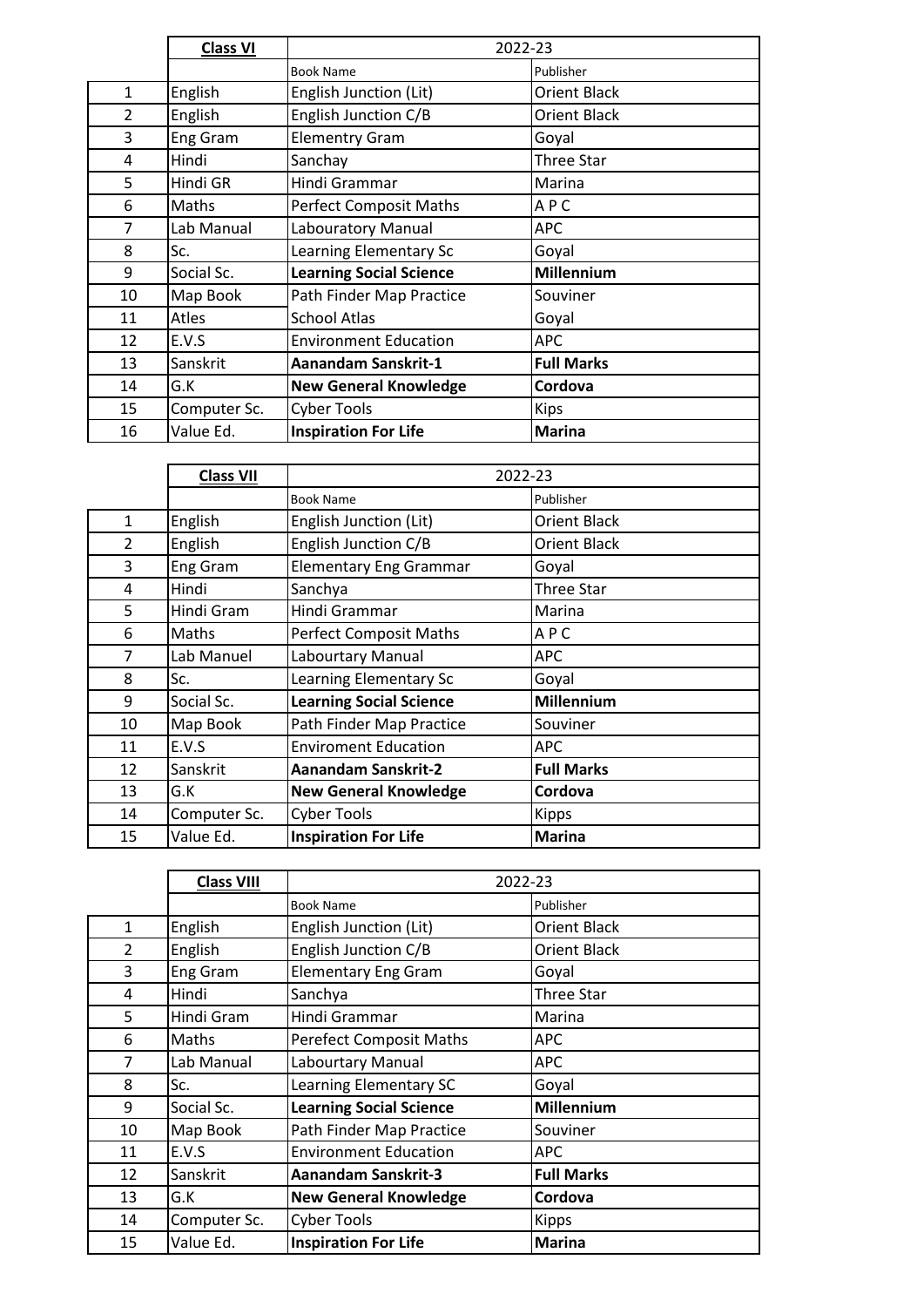|              | <b>Class IX</b> | 2022-23                         |               |
|--------------|-----------------|---------------------------------|---------------|
|              |                 | <b>Book Name</b>                | Publisher     |
| $\mathbf{1}$ | Hindi GR        | Nutan Vyakaran Sudha            | Goyal         |
| 2            | So St           | Contempory India                | <b>NCERT</b>  |
| 3            | Map             | Atlas Map Book                  | Dhanpat Rai   |
| 4            | Economics       | Economics                       | <b>NCERT</b>  |
| 5            | Lab Book        | Elite Lab Manual Biology        | Elite         |
| 6            | Value Edu       | <b>Inspiration For Life</b>     | <b>Marina</b> |
| 7            | Computer        | Artifical Intellgence (Sumita)  | Dhanpat Rai   |
| 8            | Lab Book        | Elite Lab Manual Chemistry      | Elite         |
| 9            | Lab Book        | <b>Elite Lab Manual Physics</b> | Elite         |
| 10           | History         | India And The Count World       | <b>NCERT</b>  |
| 11           | English         | <b>Behive</b>                   | <b>NCERT</b>  |
| 12           | English         | <b>Moments</b>                  | <b>NCERT</b>  |
| 13           | Lab Book        | Lab Manual Maths                | Elite         |
| 14           | Maths           | <b>Maths Book</b>               | <b>NCERT</b>  |
| 15           | So St           | <b>Democratic Politics</b>      | <b>NCERT</b>  |
| 16           | Hindi Text      | Sanchayan -I                    | <b>NCERT</b>  |
| 17           | Hindi           | Sparsh-I                        | <b>NCERT</b>  |
| 18           | Science         | <b>Science Text Book</b>        | <b>NCERT</b>  |
|              |                 |                                 |               |
|              |                 |                                 |               |

|                | Class X    | 2022-23                         |               |
|----------------|------------|---------------------------------|---------------|
|                |            | <b>Book Name</b>                | Publisher     |
| $\mathbf{1}$   | Hindi GR   | Nutan Vyakaran Sudha            | Goyal         |
| $\overline{2}$ | So St      | Contempory India                | <b>NCERT</b>  |
| 3              | Map        | Atlas Map Book                  | Dhanpat Rai   |
| 4              | Economics  | Economics                       | <b>NCERT</b>  |
| 5              | Lab Book   | Elite Lab Manual Biology        | Elite         |
| 6              | Value Edu  | <b>Inspiration For Life</b>     | <b>Marina</b> |
| 7              | Computer   | Artifical Intellgence (Sumita)  | Dhanpat Rai   |
| 8              | Lab Book   | Elite Lab Manual Chemistry      | Elite         |
| 9              | Lab Book   | <b>Elite Lab Manual Physics</b> | Elite         |
| 10             | History    | India And The Count World       | <b>NCERT</b>  |
| 11             | English    | <b>First Flight</b>             | <b>NCERT</b>  |
| 12             | English    | <b>Foot Print</b>               | <b>NCERT</b>  |
| 13             | Lab Book   | Lab Manual Maths                | Elite         |
| 14             | Maths      | <b>Maths Book</b>               | <b>NCERT</b>  |
| 15             | So St      | <b>Democratic Politics</b>      | <b>NCERT</b>  |
| 16             | Hindi Text | Sanchayan-II                    | <b>NCERT</b>  |
| 17             | Hindi      | Sparsh-II                       | <b>NCERT</b>  |
| 18             | Science    | <b>Science Text Book</b>        | <b>NCERT</b>  |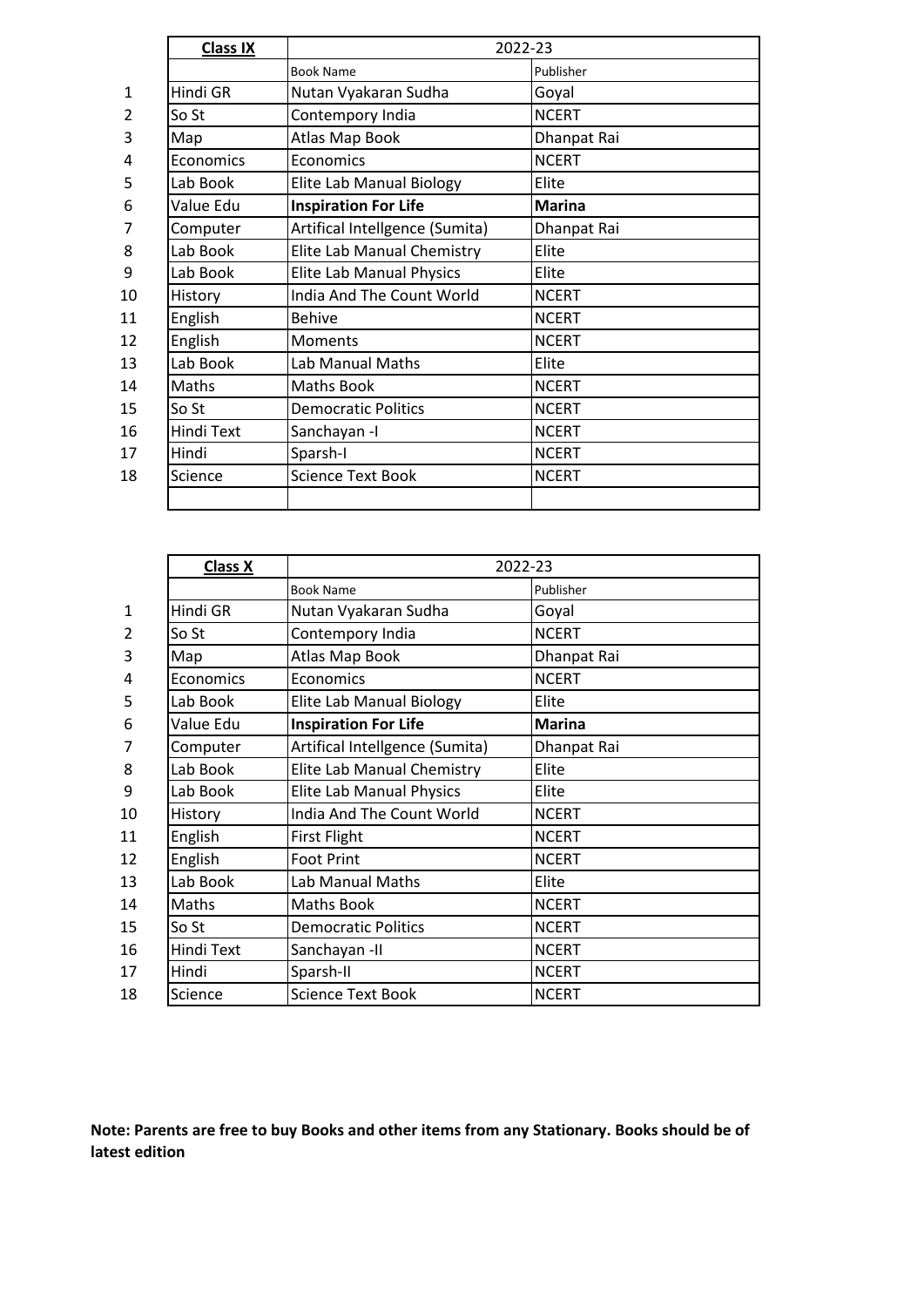|              | Class XI SC    | 2022-23                     |              |
|--------------|----------------|-----------------------------|--------------|
|              |                | <b>Book Name</b>            | Publisher    |
| $\mathbf{1}$ | English        | Horn Bill                   | <b>NCERT</b> |
| 2            | English        | <b>Snap Shots</b>           | <b>NCERT</b> |
| 3            | Maths          | Maths                       | <b>NCERT</b> |
| 4            | Phys           | Physics-I                   | <b>NCERT</b> |
| 5            | Phys           | Physics-II                  | <b>NCERT</b> |
| 6            | Chem           | Chemistry-I                 | <b>NCERT</b> |
|              | Chem           | Chemistry-II                | <b>NCERT</b> |
| 8            | Lab            | Labmanual Phy               | Elite        |
| 9            | Lab            | Labmanual Chem              | Elite        |
| 10           | Lab            | Lab manual Maths(Pure)      | Elite        |
| 11           | Lab            | Labmanual Bio               | Elite        |
| 12           | <b>Biology</b> | <b>Biology</b>              | <b>NCERT</b> |
| 13           | I.P.           | Info.Practics(Sumita Arora) | Dhanpat Rai  |

|              | <b>Class XII SC</b> | 2022-23                     |              |
|--------------|---------------------|-----------------------------|--------------|
|              |                     | <b>Book Name</b>            | Publisher    |
| $\mathbf{1}$ | English             | Flamingo                    | <b>NCERT</b> |
| 2            | English             | Vistas                      | <b>NCERT</b> |
| 3            | Phy                 | Physics-I                   | <b>NCERT</b> |
| 4            | Phy                 | Physics-II                  | <b>NCERT</b> |
| 5            | Chem                | Chimestry-I                 | <b>NCERT</b> |
| 6            | Chem                | Chimestry-II                | <b>NCERT</b> |
| 7            | Lab                 | Labmanual Physics           | Elite        |
| 8            | Lab                 | Labmanual Chemistry         | Elite        |
| 9            | Lab                 | Labmanual Maths (Pure)      | Elite        |
| 10           | Lab                 | Labmanual Biology           | Elite        |
| 11           | Maths               | Maths-I                     | <b>NCERT</b> |
| 12           | Maths               | Maths-II                    | <b>NCERT</b> |
| 13           | I.P.                | Info.Practics(Sumita Arora) | Dhanpat Rai  |
| 14           | Biology             | Biology                     | <b>NCERT</b> |
|              |                     |                             |              |
|              |                     |                             |              |
|              |                     |                             |              |